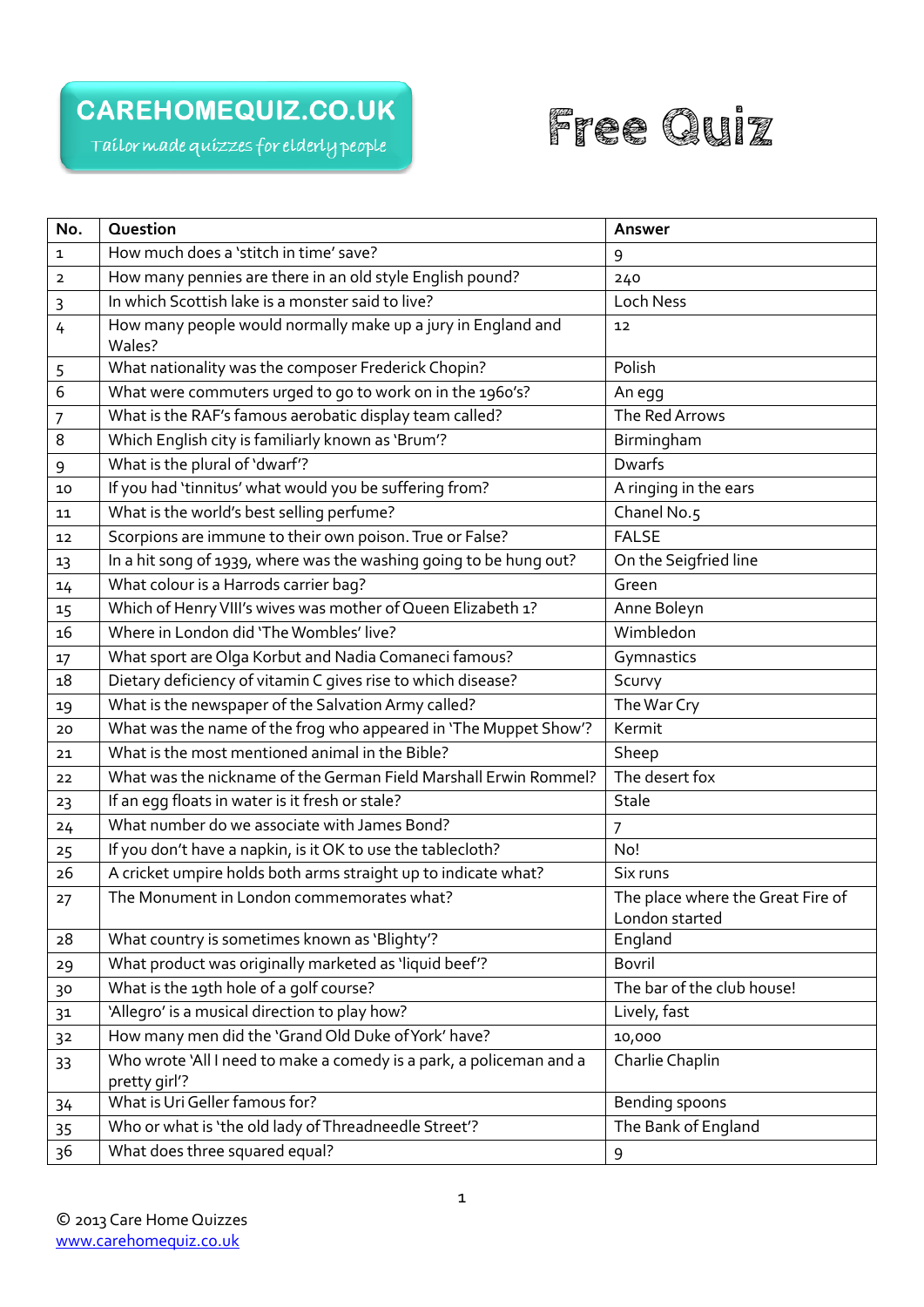|          | Which Olympic event begins with the words 'en garde'?                                          | Fencing                                              |
|----------|------------------------------------------------------------------------------------------------|------------------------------------------------------|
| 37<br>38 | What do the initials 'K.F.C.' stand for?                                                       | Kentucky Fried Chicken                               |
| 39       | Who was known as 'the lady of the lamp'?                                                       | Florence Nightingale                                 |
| 40       | What is the name of the Australian wind instrument made famous by<br><b>Rolf Harris?</b>       | Digeridoo                                            |
| 41       | According to the Bible, who did God give the Ten Commandments to?                              | Moses                                                |
| 42       | Who first broadcast 'A Letter From America' in 1946?                                           | Alistair Cooke                                       |
| 43       | What do the initials 'F.B.I.' stand for?                                                       | Federal Bureau of Investigation                      |
| 44       | What does the Queen hand out on the Thursday before Easter?                                    | Maundy money                                         |
| 45       | Which one has a tail, chimpanzee, baboon or gorilla?                                           | Baboon                                               |
| 46       | What in World War 2 was a 'stuka'?                                                             | A German dive-bombing aircraft                       |
| 47       | What colour is a Spanish post box?                                                             | Yellow                                               |
| 48       | According to the proverb, what should you not wash in public?                                  | Your dirty linen                                     |
| 49       | Who wrote 'Journey to the Centre of the Earth' and 'Twenty Thousand<br>Leagues Under the Sea'? | Jules Verne                                          |
| 50       | What is the maximum number of times a piece of paper can be folded<br>in half?                 | $\overline{7}$                                       |
| 51       | What kind of spoon featured in Edward Lear's 'The Owl and the<br>Pussycat'?                    | A runcible spoon                                     |
| 52       | In 1971 East Pakistan became which independent nation?                                         | Bangladesh                                           |
| 53       | How many pounds (in money) is a 'monkey'?                                                      | 500                                                  |
| 54       | How are you travelling if you are travelling 'as the crow flies'?                              | In a straight line                                   |
| 55       | In which county is the River Medway?                                                           | Kent                                                 |
| 56       | What ingredient is used with sugar to make meringue?                                           | Egg white                                            |
| 57       | What is the name of Muslim's holy book?                                                        | The Koran                                            |
| 58       | In what year was Hong Kong returned to China?                                                  | 1997                                                 |
| 59       | In Bottecelli's famous painting 'The Birth of Venus', what object is<br>Venus standing on?     | A clam                                               |
| 60       | In which year did the pound note stop being legal tender?                                      | 1988                                                 |
| 61       | How many legs has a 'Bombay duck' got?                                                         | None, it's a fish                                    |
| 62       | In Beatrix Potter's book, what kind of animal is Jeremy Fisher?                                | A frog                                               |
| 63       | From which city does Coleman's mustard originate?                                              | Norwich                                              |
| 64       | Who wrote the opera 'The Marriage of Figaro'?                                                  | Mozart                                               |
| 65       | What did Peter Piper pick?                                                                     | A peck of pickled pepper                             |
| 66       | In which sport did Steve Redgrave win gold medals at five consecutive<br>Olympics?             | Rowing                                               |
| 67       | What is a 'busman's holiday'?                                                                  | Doing the same thing on holiday as<br>you do at home |
| 68       | What type of fish is used in the making of Worcestershire sauce?                               | Anchovy                                              |
| 69       | What type of creature is a 'hammerhead'?                                                       | Shark                                                |
| 70       | Which is the only country that shares a border with Portugal?                                  | Spain                                                |
| 71       | What stone does an engagement ring usually contain?                                            | Diamond                                              |
| 72       | In which musical would you hear the song<br>'Supercalifragilisticexpialidocious'?              | <b>Mary Poppins</b>                                  |
| 73       | Which US state is known as the' Sunshine State'?                                               | Florida                                              |
| 74       | What did Cinderella loose at the ball?                                                         | Her glass slipper                                    |
| 75       | What team has won the world cup in football more than any other?                               | <b>Brazil</b>                                        |